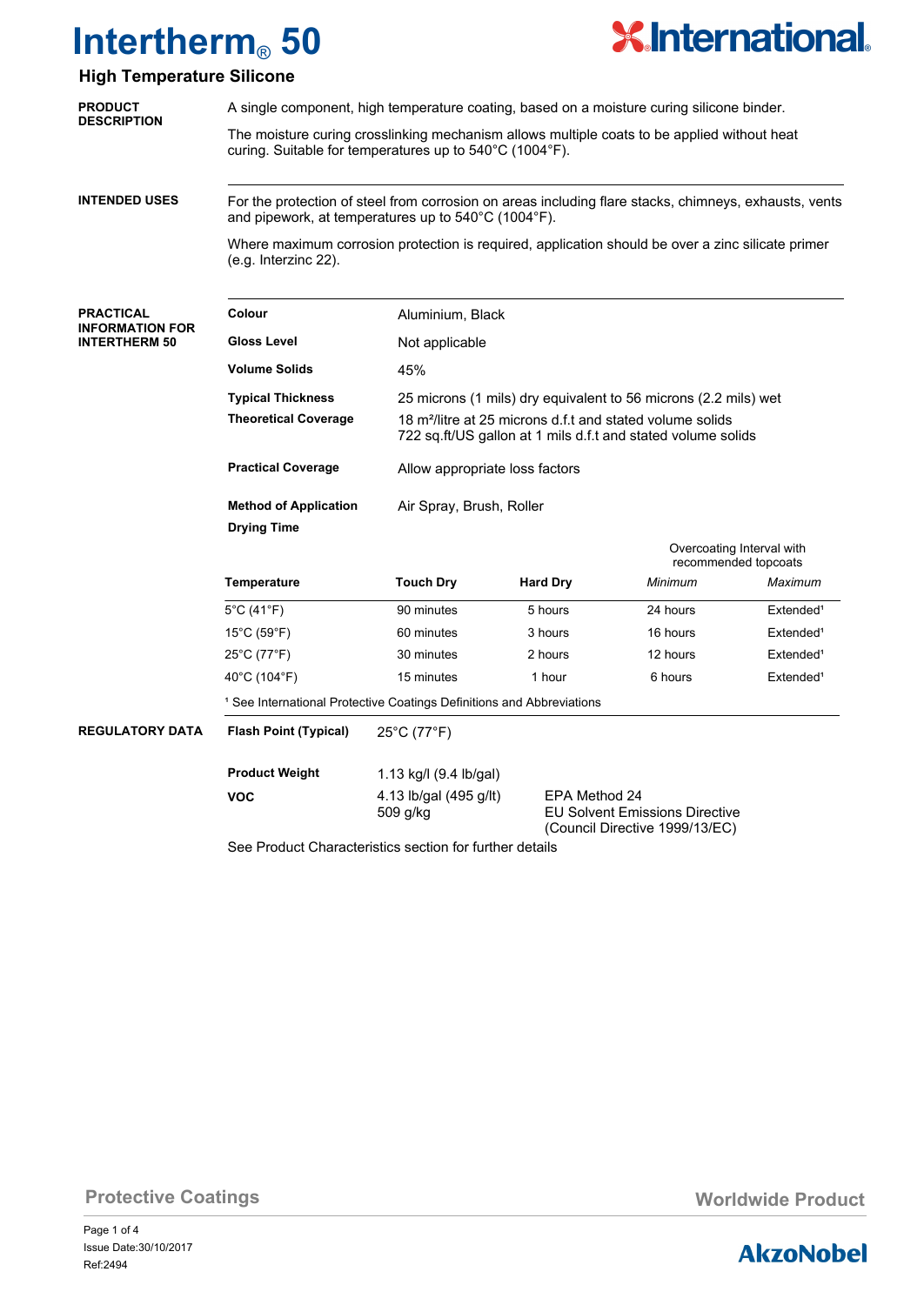

### **High Temperature Silicone**

**SURFACE PREPARATION**

All surfaces to be coated should be clean, dry and free from contamination. Prior to paint application all surfaces should be assessed and treated in accordance with ISO 8504:2000.

Oil or grease should be removed in accordance with SSPC-SP1 solvent cleaning.

#### **Abrasive Blast Cleaning**

Abrasive blast clean to Sa2½ (ISO 8501-1:2007) or SSPC-SP6. If oxidation has occurred between blasting and application of Intertherm 50, the surface should be reblasted to the specified visual standard.

Surface defects revealed by the blast cleaning process should be ground, filled, or treated in the appropriate manner.

A surface profile of 25-50 microns (1-2 mils) is recommended.

#### **Hand or Power Tool Preparation**

Any coatings present on the surface must be removed prior to the application of Intertherm 50. Hand or power tool clean to a minimum St3 (ISO 8501-1:2007) or SSPC-SP3. Note, all scale must be removed and areas which cannot be prepared adequately by chipping or needle gun should be spot blasted to a minimum standard of Sa2½ (ISO 8501-1:2007) or SSPC-SP6. Typically this would apply to C or D grade rusting in this standard.

#### **Primed Surfaces**

Intertherm 50 is suitable for application to unweathered steelwork freshly coated with zinc silicate shop primers.

If the zinc shop primer shows extensive or widely scattered breakdown, or excessive zinc corrosion products, overall sweep blasting will be necessary. Other types of shop primer are not suitable for overcoating and will require complete removal by abrasive blast cleaning.

Weld seams and damaged areas should be blast cleaned to Sa2½ (ISO 8501-1:2007) or SSPC-SP6.

#### **Aluminium Metal Spray**

Metal sprayed surfaces should be fresh, clean and free from moisture or surface contamination.

| <b>APPLICATION</b>   | <b>Mixing</b>                      | This material is a one component coating and should always be mixed thoroughly<br>with a power agitator before application.                                                                                                                                                                          |                                                                     |  |  |  |
|----------------------|------------------------------------|------------------------------------------------------------------------------------------------------------------------------------------------------------------------------------------------------------------------------------------------------------------------------------------------------|---------------------------------------------------------------------|--|--|--|
|                      | <b>Mix Ratio</b>                   | Not applicable                                                                                                                                                                                                                                                                                       |                                                                     |  |  |  |
| <b>Airless Spray</b> |                                    | Not recommended                                                                                                                                                                                                                                                                                      |                                                                     |  |  |  |
|                      | <b>Air Spray</b><br>(Pressure Pot) | Recommended                                                                                                                                                                                                                                                                                          | DeVilbiss MBC or JGA<br>Gun<br>704 or 765<br>Air Cap<br>Fluid Tip E |  |  |  |
|                      | Air Spray<br>(Conventional)        | Recommended                                                                                                                                                                                                                                                                                          | Use suitable proprietary equipment                                  |  |  |  |
|                      | <b>Brush</b>                       | Suitable - small areas only                                                                                                                                                                                                                                                                          | Typically 15-20 microns (0.6-0.8 mils) can be achieved              |  |  |  |
|                      | <b>Roller</b>                      | Suitable - small areas only                                                                                                                                                                                                                                                                          | Typically 15-20 microns (0.6-0.8 mils) can be achieved              |  |  |  |
|                      | <b>Thinner</b>                     | International GTA007                                                                                                                                                                                                                                                                                 | Do not thin more than allowed by local environmental<br>legislation |  |  |  |
|                      | <b>Cleaner</b>                     | International GTA007                                                                                                                                                                                                                                                                                 |                                                                     |  |  |  |
|                      | <b>Work Stoppages</b>              | Do not allow material to remain in hoses, gun or spray equipment. Thoroughly flush<br>all equipment with International GTA007. Partially filled containers may show surface<br>skinning and/or a viscosity increase of the material after storage.                                                   |                                                                     |  |  |  |
|                      | <b>Clean Up</b>                    | Clean all equipment immediately after use with International GTA007. It is good<br>working practice to periodically flush out spray equipment during the course of the<br>working day. Frequency of cleaning will depend upon amount sprayed, temperature<br>and elapsed time, including any delays. |                                                                     |  |  |  |
|                      |                                    | All surplus materials and empty containers should be disposed of in accordance with<br>appropriate regional regulations/legislation.                                                                                                                                                                 |                                                                     |  |  |  |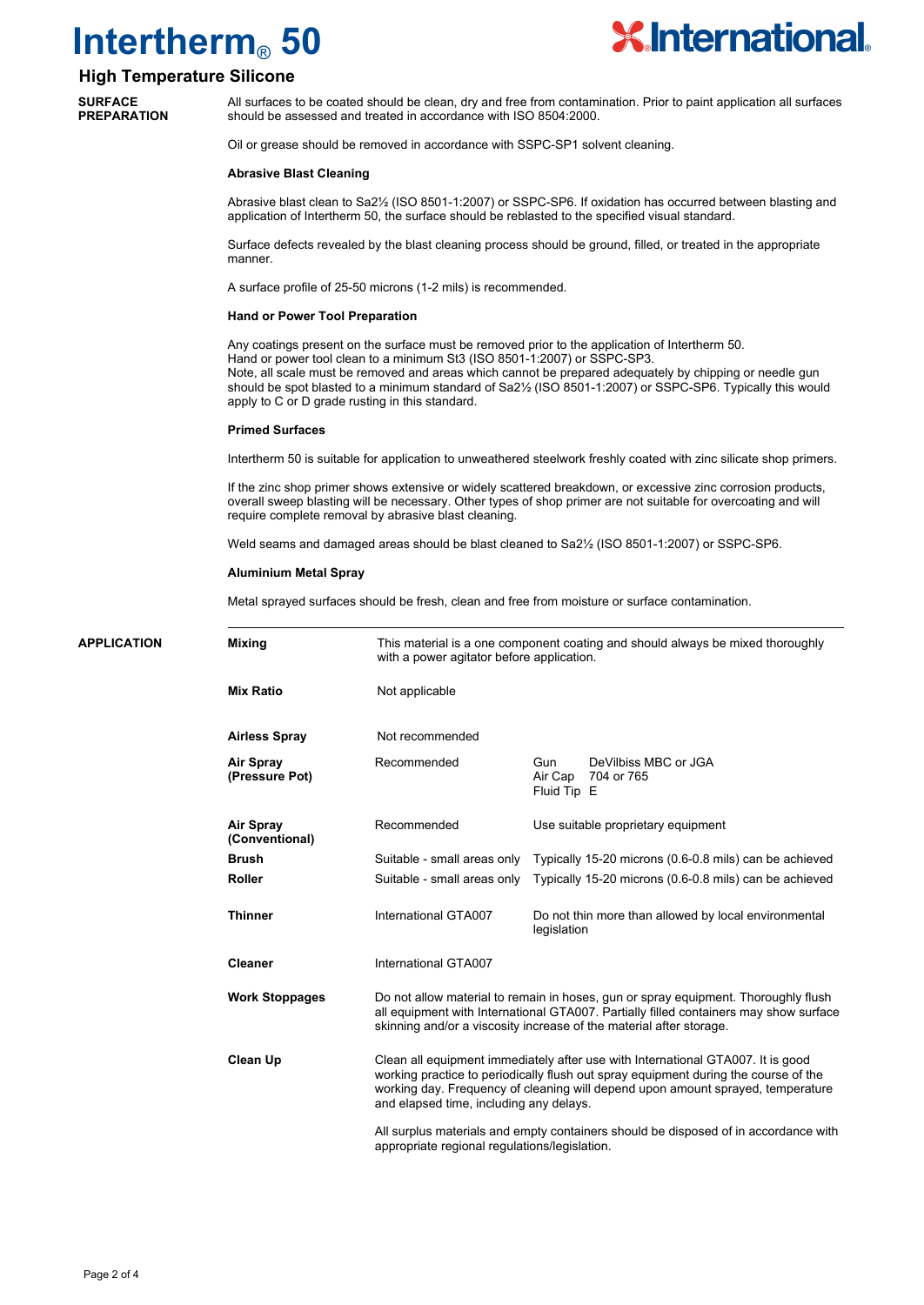

### **High Temperature Silicone**

**PRODUCT CHARACTERISTICS**

Intertherm 50 is moisture curing, and does not evolve water vapour during the heat curing mechanism as with standard silicones. Application at thicknesses of 25 microns (1 mil) are therefore possible rather than normal thicknesses of 15 microns (0.6 mil).

Maximum thickness which can be applied in a single coat without subsequent blistering on heating is 40 microns (1.6 mil).

Up to 3 coats at a maximum of 25 microns (1 mil) per coat can be applied without the requirement of heating between coats. This provides maximum corrosion protection when it is not possible to use a zinc silicate priming system.

Intertherm 50 is available in an aluminium or black version. It is recommended that the aluminium version is always used where possible due to its superior performance. The black version should only be used for specialist applications / requirements. For further information contact International Protective Coatings.

Intertherm 50 Aluminium version is suitable for the protection of abrasive blast cleaned steel operating at continuous dry temperatures up to  $540^{\circ}$ C (1004 $^{\circ}$ F). However, the maximum service temperature over hand prepared substrates is 400°C (752°F).

Intertherm 50 Black version is suitable for the protection of abrasive blast cleaned steel operating at continuous dry temperatures up to 400°C (752°F). However, the maximum service temperature over hand prepared substrates is 300°C (572°F).

When using in high heat service over inorganic zinc primer, the products should be applied in strict accordance with film thickness specifications, since application of excessive thicknesses may cause blistering. Determine that the inorganic zinc primer is thoroughly cured prior to application of the high heat coating by following the curing instructions given on the relevant product data sheet.

When using a zinc silicate primer to obtain maximum corrosion resistance the recommended thickness of zinc silicate is 50 microns (2 mils) dry film thickness to ensure maximum surface strength for any subsequent temperature cycling and to avoid flaking of topcoats.

It is preferable to overcoat zinc silicate before weathering but in cases where this is not possible then the zinc silicate surface should be clean and free of zinc corrosion products.

In corrosive environments, the use of Intertherm 50 Black directly over zinc silicate primer can lead to a marked colour change from black to grey due to the 'salting' of the underlying primer. This colour change can be significantly reduced by first sealing the zinc silicate primer with a single coat of Intertherm 50 Aluminium prior to the application of Intertherm 50 Black. The maximum dry temperature resistance of this system is 400°C (752°F).

Intertherm 50 is not suitable for exposure in acid or alkaline environments.

Intertherm 50 Aluminium version has the following specification approvals:

- BS5493 (1977) : CP7
- Shell Specification DEP 40.48.00.30 Gen. Chapter VI (h)

Note: VOC values are typical and are provided for guidance purpose only. These may be subject to variation depending on factors such as differences in colour and normal manufacturing tolerances.

Low molecular weight reactive additives, which will form part of the film during normal ambient cure conditions, will also affect VOC values determined using EPA Method 24.

**SYSTEMS COMPATIBILITY** This specialist coating is only compatible with a very limited number of products. Suitable primers are:

> Interzinc 22 Interzinc 2280

Suitable topcoats are:

Intertherm 50

For other suitable primers, consult International Protective Coatings.